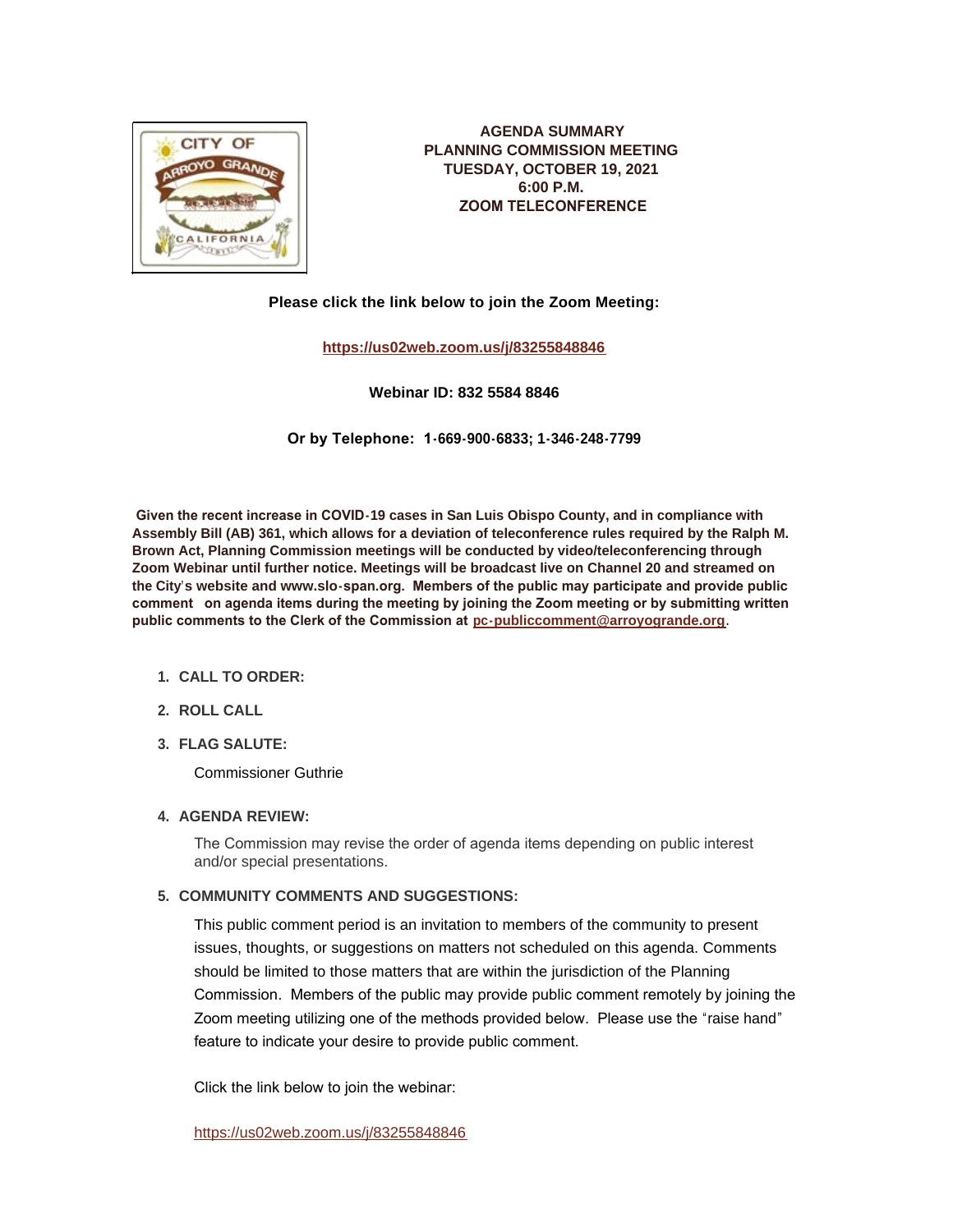#### Webinar ID: 832 5584 8846

Or Telephone Attendee: 1-669-900-6833; 1-346-248-7799; Press \* 9 to "raise hand" for public comment.

The Brown Act restricts the Commission from taking formal action on matters not published on the agenda. In response to your comments, the Chair or presiding official may:

•Direct City staff to assist or coordinate with you.

•A Commissioner may state a desire to meet with you.

•It may be the desire of the Commission to place your issue or matter on a future agenda.

Please adhere to the following procedures when addressing the Commission:

•Comments should be limited to 3 minutes or less.

•Your comments should be directed to the Commission as a whole and not directed to an individual Commissioner.

•Slanderous, profane or personal remarks against any Commissioner or member of the audience shall not be permitted.

### **WRITTEN COMMUNICATIONS: 6.**

Correspondence or supplemental information for the Planning Commission received after Agenda preparation. In compliance with the Brown Act, the Commission will not take action on correspondence relating to items that are not listed on the Agenda, but may schedule such matters for discussion or hearing as part of future agenda consideration.

### **CONSENT AGENDA: 7.**

### **CONSIDERATION OF APPROVAL OF MINUTES**  7.a.

Recommended Action: Approve the minutes of the September 7, 2021 Regular Planning Commission meeting.

Documents:

[2021-10-19\\_7a Minutes for Approval.pdf](http://www.arroyogrande.org/AgendaCenter/ViewFile/Item/11588?fileID=17600)

## **CONSIDERATION OF LOT LINE ADJUSTMENT NO. 21-002; LOCATION – 379**  7.b. **CORBETT CANYON ROAD; APPLICANT – JOSEPH WAIS; REPRESENTATIVE – LEONARD LENGER**

Recommended Action: It is recommended that the Planning Commission adopt a Resolution approving Lot Line Adjustment No. 21-002.

Documents: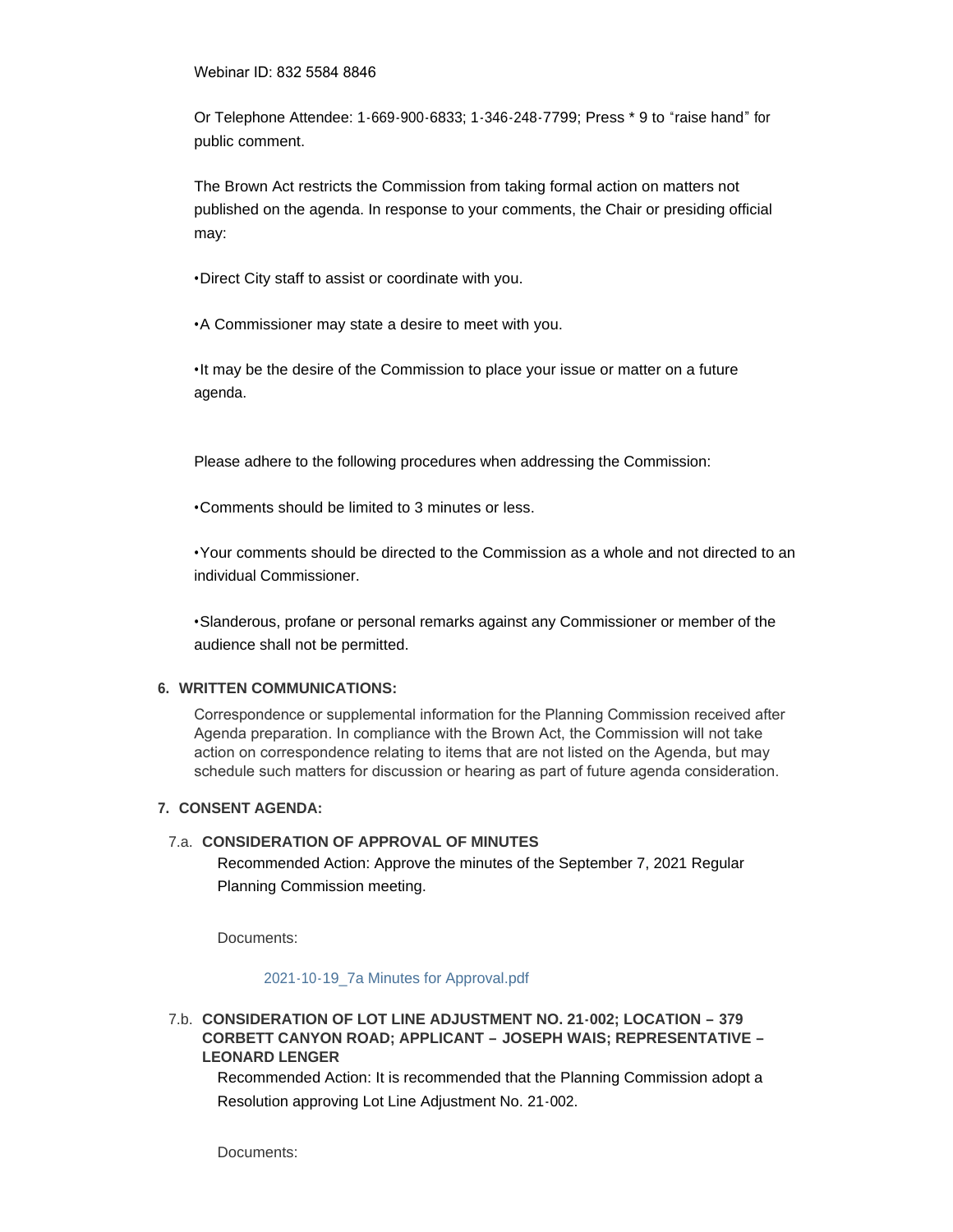### [2021-10-19\\_7b 379 Corbett Canyon LLA.pdf](http://www.arroyogrande.org/AgendaCenter/ViewFile/Item/11589?fileID=17601)

### **PUBLIC HEARINGS: 8.**

**CONSIDERATION OF AMENDED CONDITIONAL USE PERMIT 21-001;**  8.a. **INSTALLATION OF A BACK-UP GENERATOR AND AMENDMENT OF LEASE AREA AT AN EXISTING TELECOMMUNICATION FACILITY; LOCATION – 581 BRANCH MILL ROAD; APPLICANT – T-MOBILE WIRELESS; REPRESENTATIVE – J5 INFRASTRUCTURE PARTNERS** 

Recommended Action: It is recommended that the Planning Commission adopt a Resolution approving Amended Conditional Use Permit 21-001.

Documents:

### [2021-10-19\\_8a 581 Branch Mill ACUP.pdf](http://www.arroyogrande.org/AgendaCenter/ViewFile/Item/11607?fileID=17603)

### **NON-PUBLIC HEARING ITEMS: 9.**

**PROJECT UPDATE OF THE LOCAL ROADWAY SAFETY PLAN**  9.a. Recommended Action: It is recommended the Planning Commission receive the project update and provide input on the LRSP to the City Council.

Documents:

### [2021-10-19\\_9a LRSP.pdf](http://www.arroyogrande.org/AgendaCenter/ViewFile/Item/11590?fileID=17602)

## **ADMINISTRATIVE DECISIONS SINCE OCTOBER 5, 2021 10.**

Documents:

#### [2021-10-19 Administrative Decisions.pdf](http://www.arroyogrande.org/AgendaCenter/ViewFile/Item/11608?fileID=17604)

## 11. COMMISSION COMMUNICATIONS:

Correspondence/Comments as presented by the Planning Commission.

### **STAFF COMMUNICATIONS: 12.**

Correspondence/Comments as presented by the City Manager.

### **ADJOURNMENT 13.**

All staff reports or other written documentation, including any supplemental material distributed to a majority of the Planning Commission within 72 hours of a regular meeting, relating to each item of business on the agenda are available for public inspection during regular business hours in the Community Development Department, 300 E. Branch Street, Arroyo Grande. If requested, the agenda shall be made available in appropriate alternative formats to persons with a disability, as required by the Americans with Disabilities Act. To make a request for disability-related modification or accommodation, contact the Legislative and Information Services Department at 805-473-5414 as soon as possible and at least 48 hours prior to the meeting date.